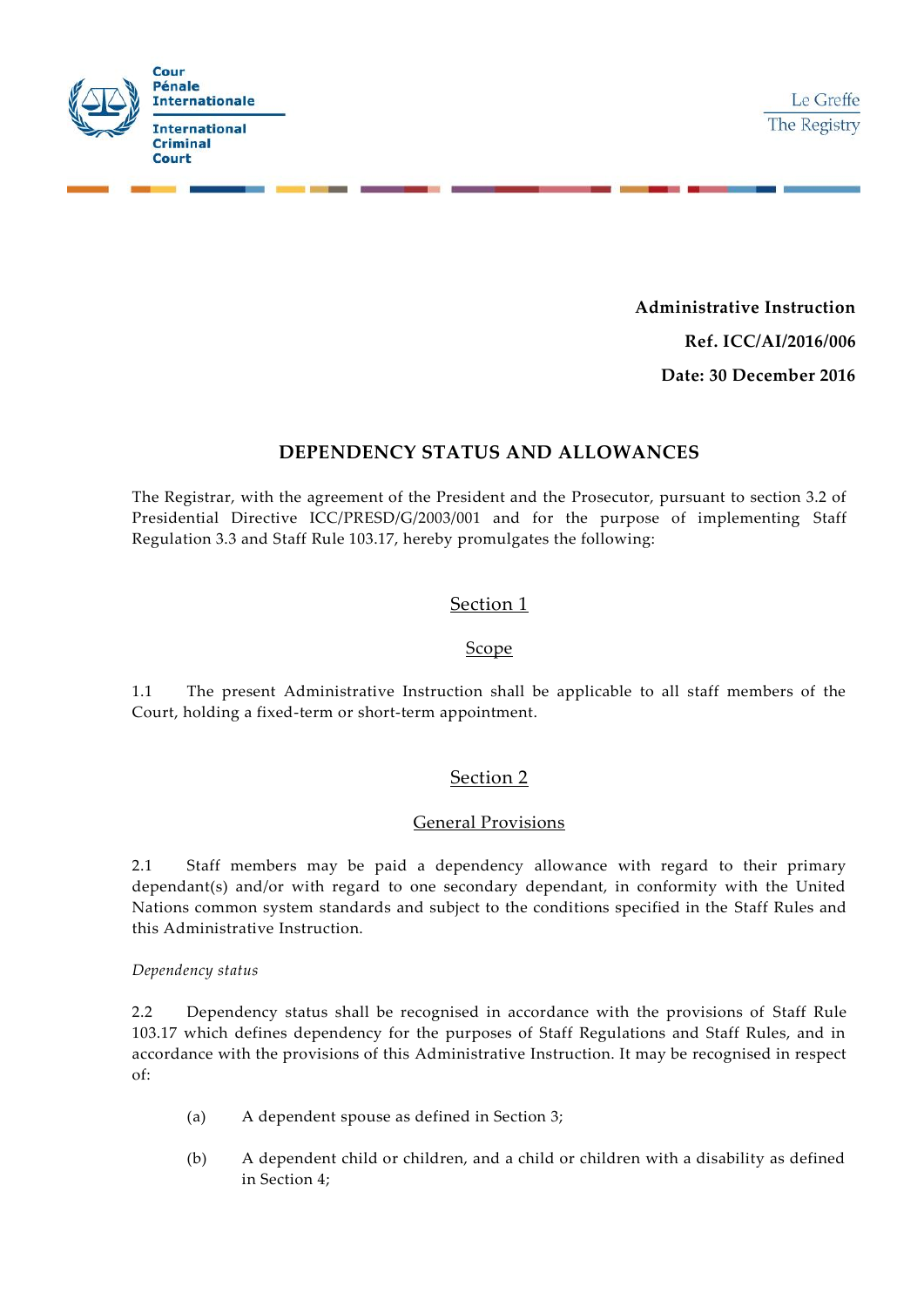- (c) A single parent as defined in Section 5; and
- (d) A secondary dependant, as defined in Section 6.

### *Dependency allowances*

2.3 Dependency allowances may be paid in respect of recognised dependents and in respect of a single parent.

### *Eligibility for dependency allowances*

2.4 Staff members holding a fixed-term or a short-term appointment shall be entitled to receive dependency allowances for those dependants whose dependency status has been recognised as well as when it is determined that they are a single parent, where applicable, provided the conditions of this Administrative Instruction are met.

2.5 When a staff member is married to or in a legally recognised partnership with, or has a child or children with, another staff member of the Court or from another organisation that applies the United Nations common system, or similar system, only one may claim dependency allowances for dependent children emanating from that relationship. The recipient of dependency allowances shall be the spouse having the higher salary level, unless this staff member holds a short-term appointment. Either or both spouses may claim for a secondary dependant.

2.6 When a staff member is divorced or legally separated from another staff member, the determination of who will receive the dependency allowance for the child(ren) will be based on which of the staff members has legal custody of the child(ren). When such staff members have joint custody, either of the two parents may claim the allowance(s).

#### *Submission of applications*

2.7 Applications for dependency allowances shall be submitted using the appropriate form and shall be supported by satisfactory documentary evidence.

#### *Obligation to report changes*

2.8 Staff members shall provide written notification to the Human Resources Section of any changes in their marital status or personal status or the status of their dependants, including the marital status of their dependent children.

#### *Certification of dependency or personal status*

2.9 The primary responsibility for certification rests with the staff member and not the Court. A staff member submitting a certification for dependency or personal status shall attest to meeting eligibility requirements and conditions for payment, including accuracy of the information provided in his or her application for dependency allowances, understanding of the eligibility requirements, understanding of the obligation to inform the Court of any changes in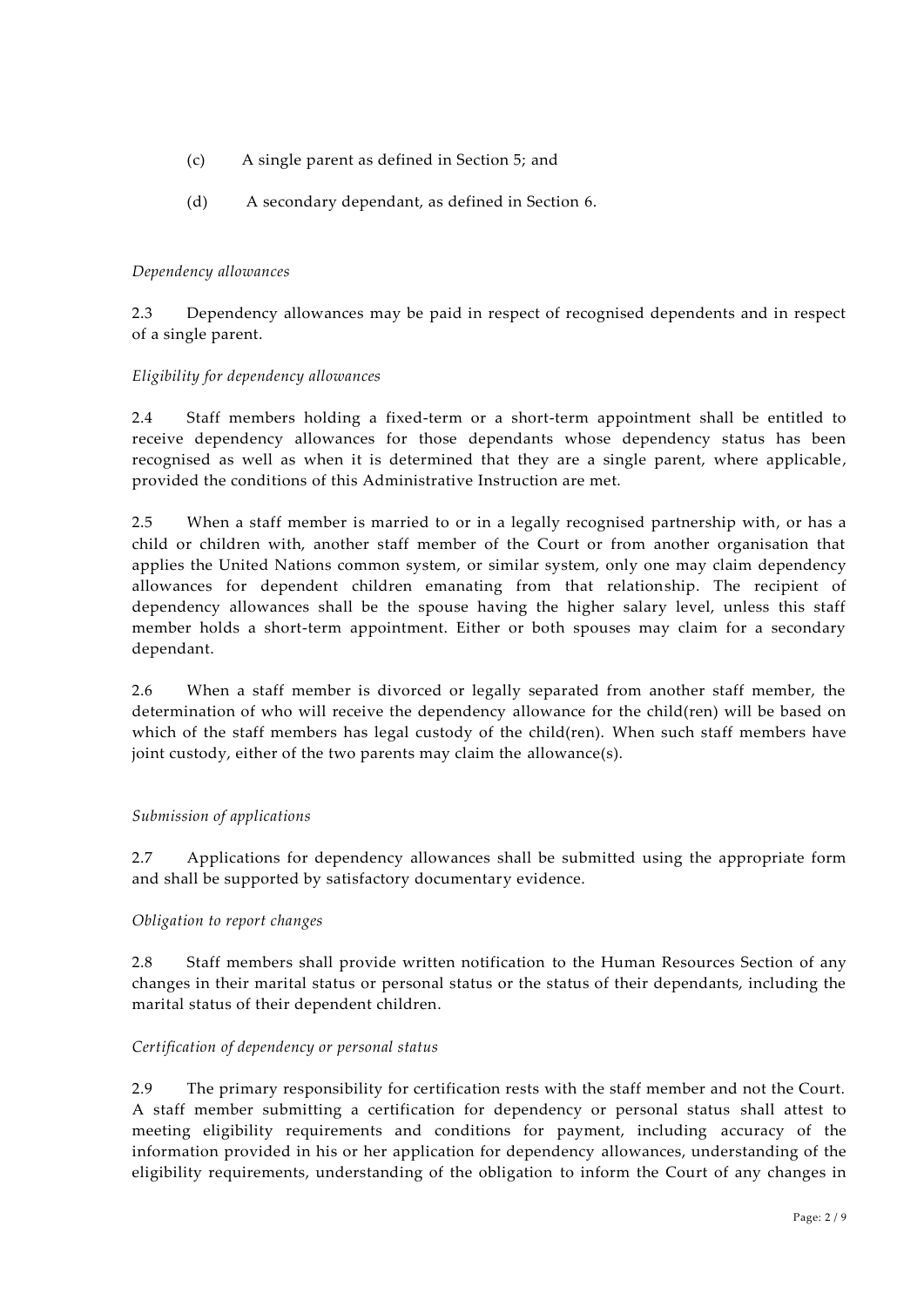his or her status, and understanding of the consequences of submitting unsubstantiated or false information pursuant to Section 2.12.

#### *Monitoring and compliance*

2.10 The Human Resources Section will be responsible for conducting periodic monitoring and compliance exercises of the applications of staff members for dependency allowances. This is done for the purpose of verifying the accuracy of information provided by the staff member on his or her application for a dependency allowance.

2.11 For the purposes of this monitoring and compliance exercise, the staff member may be requested to submit the required original documentation supporting the claim for dependency allowances. Staff members are obliged to provide the requested documentation within 30 calendar days following the request to do so. As part of the monitoring process, the Court may review the requested documentation and any other documents and verify the information in the application in any other relevant way.

2.12 Pursuant to Section 2.11, failure to present the required documentation upon request, failure to report changes (such as change in the spouse's level of earnings or change in the marital status of a dependent child) or any act of falsification of data, fabrication or counterfeiting of supporting documentation presented in connection with the dependency allowance application may result in one or more of the following:

- (a) Immediate termination of the dependent spouse, single parent or dependent child allowance;
- (b) Recovery of prior dependency benefits' payment;
- (c) Any other administrative and/or disciplinary measures in accordance with Chapter X of the Staff Rules.

## Section 3

#### Dependent Spouse

3.1 "Spouse" is a partner either by marriage recognised as valid under the law of the country of nationality of a staff member, or under the law of the host State, or by domestic partnership recognised as valid under the law of the country of his or her nationality or under the law of the host State.

3.2 A spouse shall be recognised as a "dependent spouse" when the following conditions are met:

(a) For staff members in the General Service category, the spouse's annual gross earnings, if any, do not exceed the lowest entry level of the General Service gross sal ary scale in force on 1 January of the year concerned for the duty station in the country of the spouse's place of work.

(b) For staff members in the Professional and higher categories, the spouse's annual gross earnings, if any, do not exceed the higher of:

(i) The amount determined under Section 3.2(a); or

(ii) The gross salary for the lowest entry level in force on 1 January of the year concerned at the base of the salary system, i.e. G-2 step 1 for New York.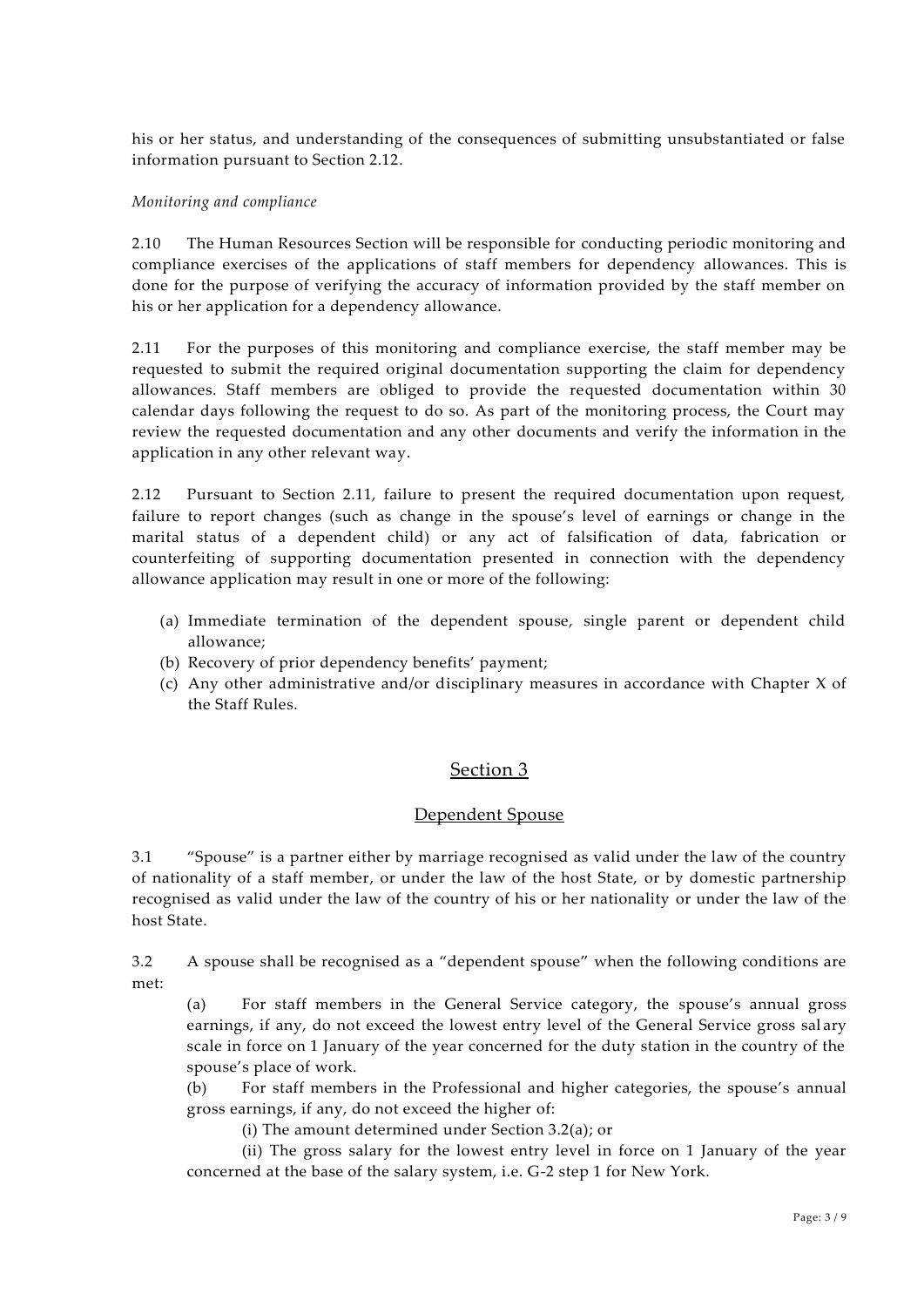3.3 In cases where domestic law in a staff member's home country legally recognises more than one spouse, only one spouse shall be recognised for the purpose of dependency allowances.

3.4 A staff member who is legally separated from his or her spouse may claim a dependency allowance upon submission of satisfactory evidence of financial support to the spouse.

3.5 All income received including pension income, such as retirement and disability benefits, and income resulting solely from investments shall be included in the computation of the annual gross earnings under Section 3.2.

#### *Dependent spouse allowance for staff in the Professional and higher categories*

3.6 Staff members in the Professional and higher categories shall be paid a dependent spouse allowance equivalent to six (6) per cent of net remuneration (base salary plus post adjustment) with respect to a dependent spouse.

#### *Dependent spouse allowance for staff in the General Service category*

3.7 Staff members in the General Service categories shall receive a dependent spouse allowance with respect to a dependent spouse when local conditions and/or the practices of comparator employers call for the establishment of such an allowance. The amount of this allowance, if any, shall be provided in the local salary scale applicable at the duty station.

#### *Adjusted dependency allowance with respect to a spouse*

3.8 An adjusted dependency allowance with respect to a spouse may be paid to staff members in the Professional and higher categories or in the General Service category, with or without dependent children in cases where the spouse's annual gross earnings exceed the threshold established under Section 3.2 but are less than the sum of:

- (a) The threshold established under section 3.2; and
- (b) The amount of the dependent spouse allowance that would have been paid if the spouse's gross earnings had been under the threshold established under Section 3.2.

3.9 The adjusted dependency allowance shall be equal to the amount by which the sum of the earnings threshold plus the appropriate dependent spouse allowance exceeds the spouse's annual gross earnings.

#### Section 4

## Dependent Children

4.1 In accordance with Staff Rule 103.17 (a)(iv), a natural child, a legally adopted child, or a stepchild, if the latter is residing with the staff member, shall be recognised as a dependent child when the following conditions are met: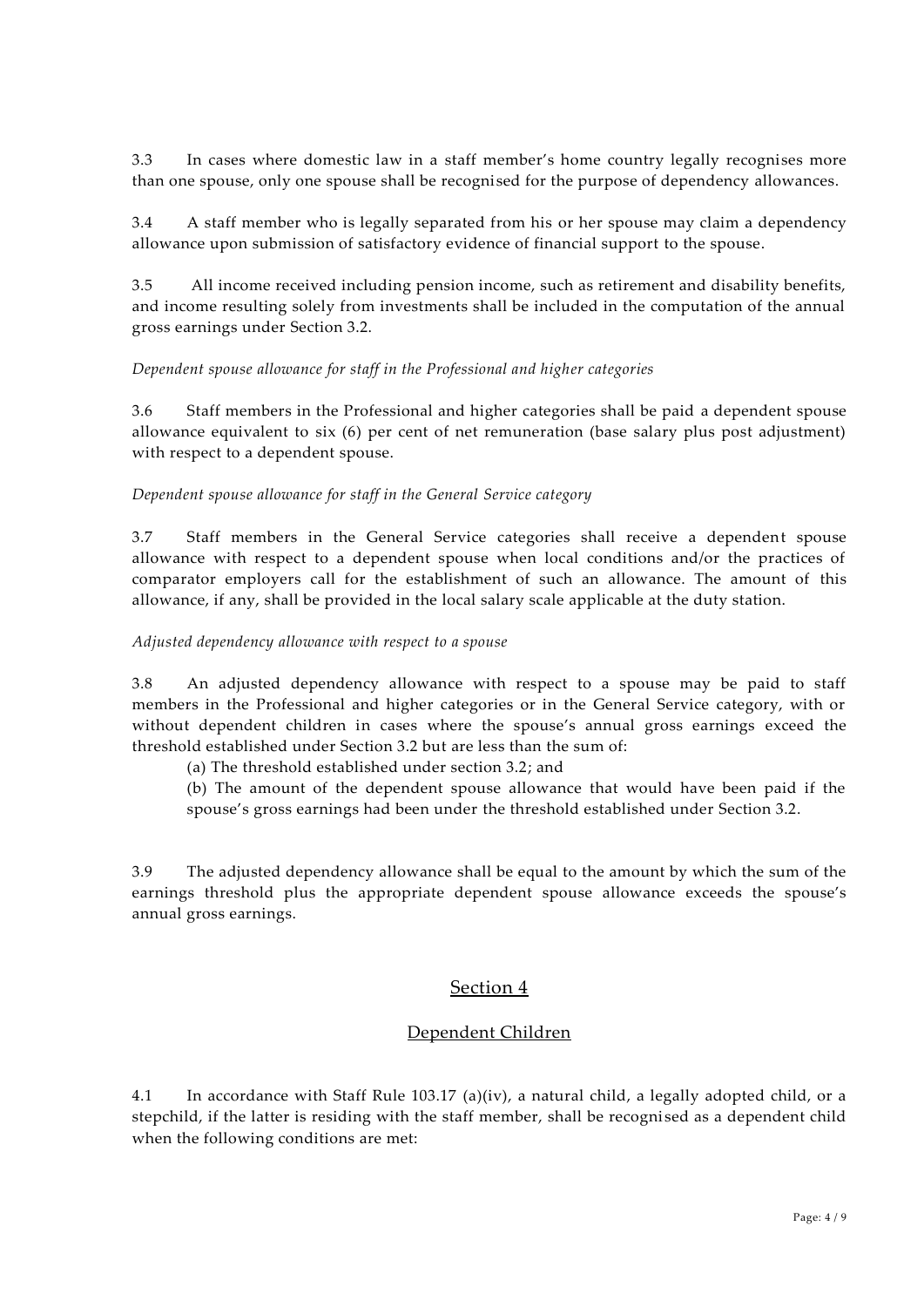- (a) The child is under eighteen (18) years of age, or, if in full-time attendance at school, university or a similar educational institution, under twenty-one (21) years of age; and
- (b) The staff member establishes that he or she provides main and continuing support to the child, which is at least equal to the amount of the dependency allowance he or she would receive. Proof of main and continuing support shall normally be done by the staff member submitting a certification to that effect. Such certification must be supported by satisfactory documentary evidence, if a child:
	- (i) Does not reside with the staff member;
	- (ii) Is married; or
	- (iii) Is recognised as a dependant under the special conditions defined in Section 4.2 below.

4.2 Other children, who fulfil the age, school attendance and support requirements specified in Section 4.1, may be recognised as dependent children under Staff Rule 103.17 when all the following requirements are met:

- (a) Legal adoption is not possible because there is no statutory provision for adoption or any prescribed court procedure for formal recognition of customary or *de facto* adoption in the staff member's country of nationality or country of residence;
- (b) The child resides with the staff member;
- (c) The staff member can be regarded as having established a parental relationship with the child;
- (d) The child is not a brother or sister to the staff member; and
- (e) The number of children for which dependency allowance are claimed under the present subsection does not exceed three.

4.3 The residency requirement shall be deemed fulfilled when a dependent child attends a boarding school or another educational institution under similar arrangement.

#### *Governmental or similar dependency allowance for children*

4.4 Staff members shall declare any governmental or similar dependency allowance that they or their spouses, or any other person with whom a child resides, receive in respect of a dependent child. The amount of the benefit received shall be subtracted from the dependent child allowance payable by the Court on account of the dependent child or children.

#### *Dependent child allowance for staff in the Professional and higher categories*

4.5 Eligible staff members in the Professional and higher categories, shall receive a dependent child allowance for each dependent child.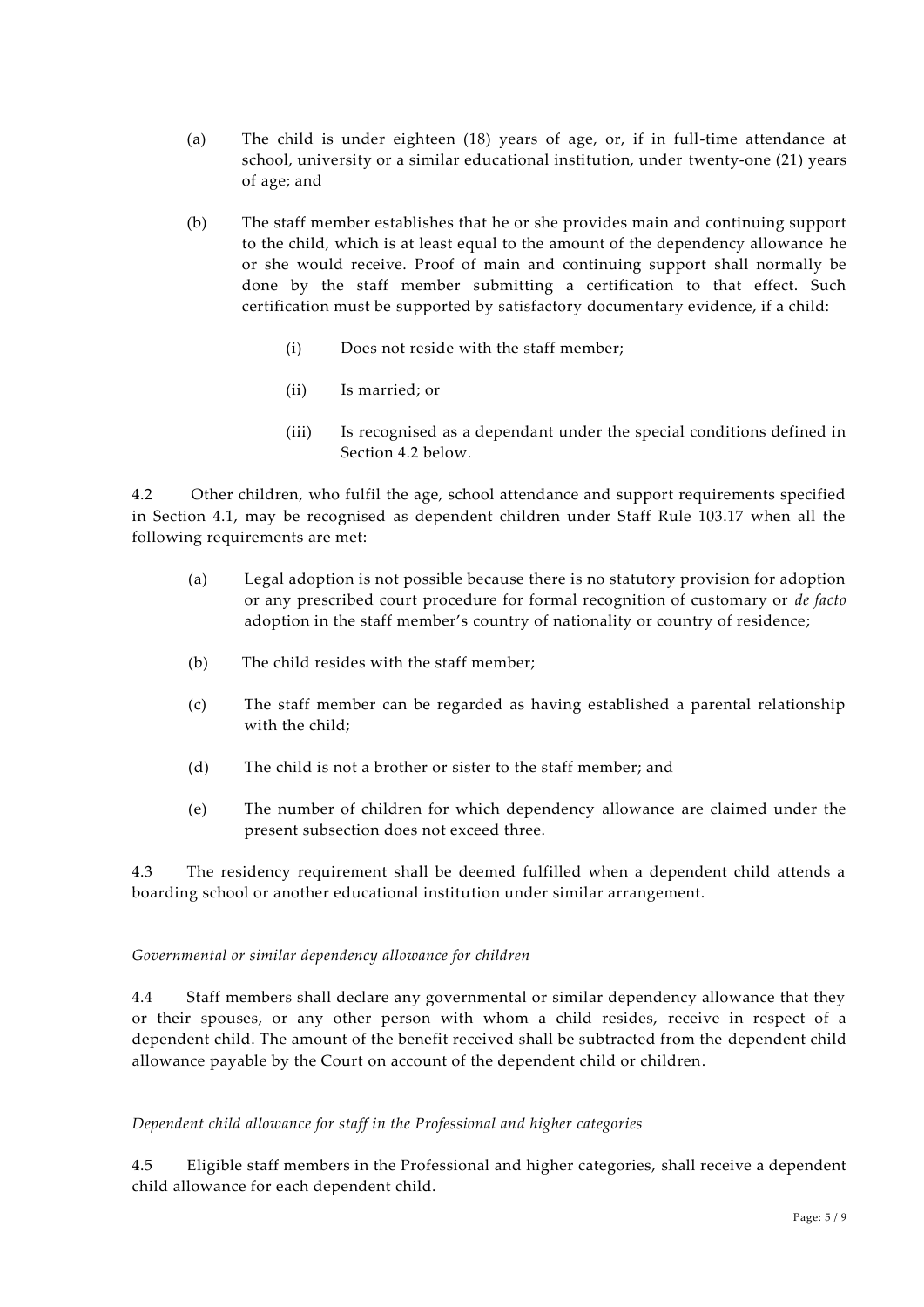4.6 A staff member may be paid a single parent allowance with respect to the first child, in lieu of a dependent child allowance, as provided for in Section 5 below.

### *Dependent child allowance for staff in the General Service category*

4.7 Eligible staff members in the General Service category shall receive a dependent child allowance in an amount and under terms based on local conditions and/or the practices of comparator employers, taking into account the floor formula established by the United Nations General Assembly. The amount and conditions of the allowance, which may limit payment to a maximum number of six children, shall be provided in the local salary scale applicable at the duty station.

#### *Dependency allowance with respect to a child or children with a disability*

4.8 A child who is certified by the Medical Officer of the Court as physically or mentally incapacitated for substantial gainful employment, either permanently or for a period expected to be of long duration, shall be recognised as a dependent child, regardless of the conditions of school attendance otherwise required under Section 4.1(a) and may continue to be recognised as a dependant after reaching age eighteen (18) or twenty-one (21), provided it is established in accordance with Section 4.1(b) that the staff member provides main and continuing support for the child.

4.9 In order for the United Nations Joint Staff Pension Fund to determine the eligibility of a child to receive a child disability benefit under article 36 of the Fund's Regulations, a staff member who is entitled to receive benefits from the Fund upon separation from service is required to ensure that the certification of the child with a disability under Section 4.8 above is reported to the Fund in writing by the Human Resources Section.

4.10 Staff members in the Professional and higher categories shall receive for a dependent child with a disability, as described in Section 4.8, a dependency allowance equal to:

- (a) Double the amount of the dependent child allowance if they are entitled to receive a dependent child allowance with respect to that child; or
- (b) An additional payment in the amount of the dependent child allowance, if they are paid a single parent allowance on account of that child.

4.11 Staff members in the General Services category shall receive for a dependent child with a disability, as described in Section 4.8, a dependency allowance equal to double the amount of the regular dependent child allowance payable at the duty station where the staff member is serving.

4.12 At duty stations where a higher rate of dependency allowance is paid to General Service staff members in respect of the first dependent child, and the first dependent child has a disability, as described in Section 4.8, staff members shall receive for that child: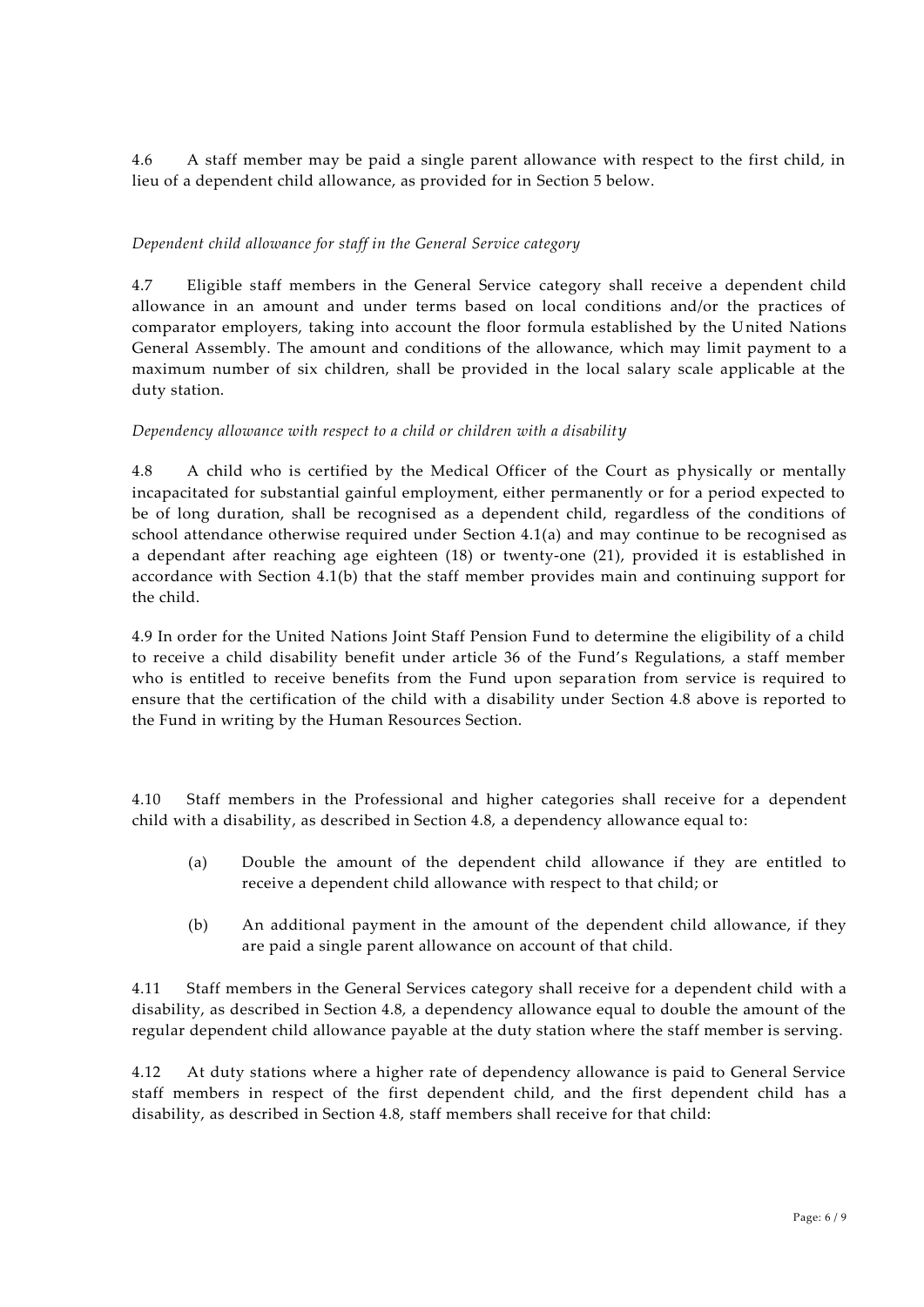- (a) The higher amount of the dependent child allowance payable for the first dependent child; and
- (b) An amount equivalent to the dependent child allowance payable in respect of children other than the first dependent child.

*Governmental or similar dependency allowance for children with a disability*

4.13 Staff members shall declare any governmental or similar dependency allowance that they or their spouses, or any other person with whom a child resides, receive in respect of a dependent child with a disability. The amount of the benefit received shall be subtracted from the dependent child allowance payable by the Court on account of the dependent child or children with a disability.

## Section 5

#### Single Parent

5.1 A staff member in the Professional and higher categories shall be recognised as a single parent when the following requirements are met:

(a) The staff member has a dependent child in accordance with Staff Rule  $103.17(a)(iv)$ and the criteria set out in Section 4;

(b) The staff member is not married or in receipt of a spouse allowance;

(c) In respect of that dependent child, the staff member does not receive financial support from the child's other parent or step-parent equal to or more than six (6) per cent of his or her net remuneration (net base salary and post adjustment);

(d) The staff member does not receive any child-care assistance from the child's other parent or step-parent:

- (i) The other parent does not physically care for the child on a regular, parttime or *ad-hoc* basis;
- (ii) The other parent does not pay for day-care, in-home care, or other provider of care in an amount equal to or more than six (6) per cent of the staff member's net remuneration (net base salary and post adjustment); and

(e) The child does not reside with the other parent or step-parent on a full-time, part-time or *ad-hoc* basis including for regular or extended visits.

5.2 When it is determined that a staff member in the Professional and higher categories is a single parent in accordance with the provisions of the present Administrative Instruction, the single parent allowance equivalent to six (6) per cent of net remuneration (net base salary and post adjustment), shall be paid in respect of the first dependent child, *in lieu* of the dependent child allowance.

5.3 If a staff member, the child's other parent, or any other person with whom a child resides, receives a governmental or similar dependency allowance in respect of that child, the staff member shall report the total amount of the grant received in respect of that child. The amount of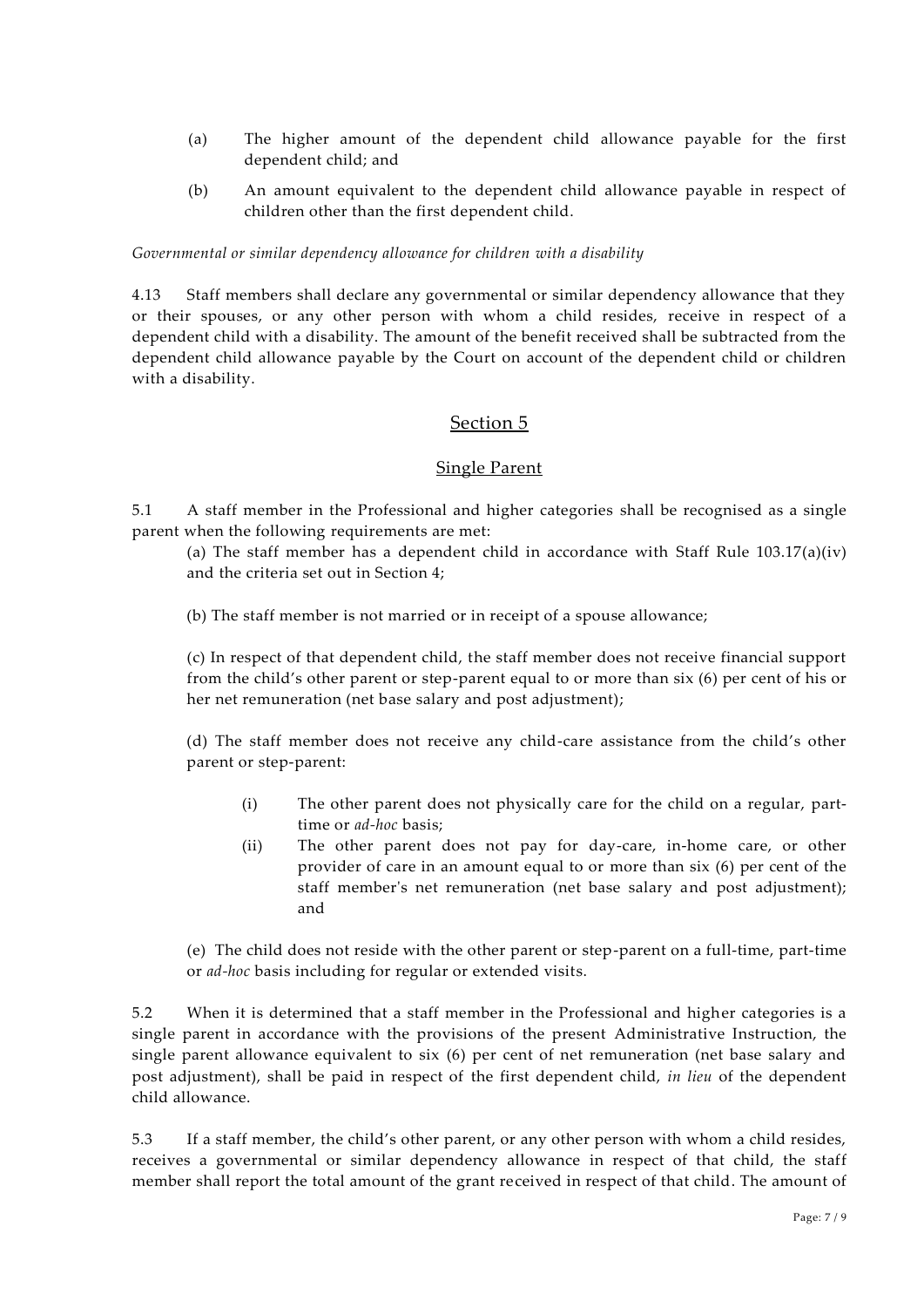the benefit received shall be subtracted from the single parent allowance payable by the Court on account of the first dependent child. Receipt of a governmental or similar dependency allowance affects the amount of the single parent allowance payable by the Court on account of the first dependent child only, not the dependency status of a child for other purposes under the Staff Rules or Regulations.

# Section 6

### Secondary Dependant

6.1 "Secondary dependant" refers to the father, mother, brother or sister of a staff member, for whom the staff member provides one half or more of their financial support, and in any case at least twice the amount of the dependency allowance. Pension income, such as retirement and disability benefits, and income resulting solely from investments shall not be included in the computation of the overall financial support of a staff member's secondary dependant. If the secondary dependant is the staff member's brother or sister, he or she must fulfil the same age and school attendance requirements established for a dependent child set out in Section 4.1, unless the brother or sister is recognised as having a disability in accordance with Section 4.8.

6.2 Staff members in the Professional and higher categories and in the General Service category may only receive an allowance for one secondary dependant. A staff member shall not be paid a secondary dependant's allowance if he or she receives a dependent spouse allowance.

6.3 Staff members in the General Service shall receive a dependency allowance with respect to a secondary dependant when local conditions and/or the practices of comparator employers call for the establishment of such an allowance. The amount of the allowance, if any, shall be provided in the local salary scale applicable at the duty station.

## Section 7

#### Review

7.1 The Court shall undertake a periodical review for each calendar year of the entitlements to dependency allowances. Staff members must duly cooperate with such review with a view to ensuring that the information is accurate and that satisfactory documentary evidence is available within the timeframes established for the review, pursuant to Sections 2.10 to 2.12 above.

## Section 8

## Final Provision

8.1 This Administrative Instruction shall enter into force on 1 January 2017.

8.2 Administrative Instruction ICC/AI/2013/006 is hereby revoked.